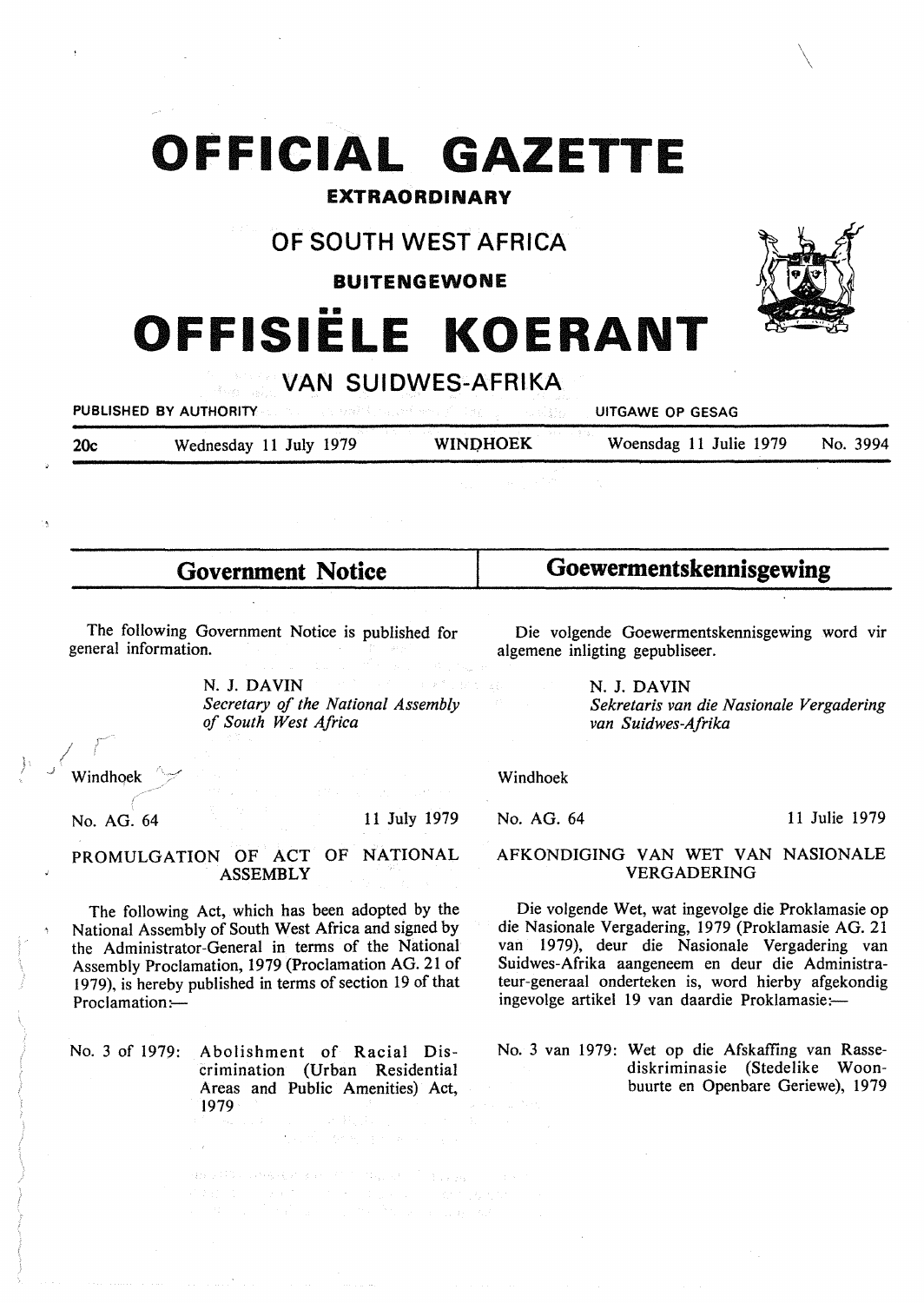*(Afrikaans text signed by the Administrator-General on* . *9 July 1979)* 

# **ACT**

**To, remove restrictions based on race in connection with**  residential erven in urban areas and certain public **amenities; to prohibit the imposition of such restrictions; and to provide for incidental matters.** 

BE IT ENACTED by the National Assembly of South West Africa, as follows:-

1. In this Act, unless the context indicates otherwise -

- (i) "accommodation" means bedroom accommodation or other facilities for passing the night, and the services ordinarily associated therewith; (ii)
- (ii) "law" includes any law in force in any part of the territory of South West Africa declared to be a selfgoverning area by or under any law, or in Damaraland; (viii)
- (iii) "public accommodation establishment" means any hotel, guest-house, pension, rest camp, guest farm, holiday farm, caravan park or other premises in or upon which the business of supplying accommodation with or without meals for reward to tourists, travellers and other members of the public who are ordinarily resident elsewhere, is conducted and which is licensed, registered, established or otherwise authorized by or under any law; (iv)
- (iv) "public amenity" means a public accommodation establishment, public recreation area or public restaurant, and includes any cinema to which members of the public may obtain admission for reward; (iii)
- (v) "public recreation area" means any game park, nature reserve, tourist recreation area, holiday resort or other similar area established or controlled by or under any law, to which members of the public have access or may obtain admission for purposes of recreation, whether or not against the payment of admission or other fees; (v)
- ( vi) "public restaurant" means any restaurant, refreshment room, tea room or other premises in or upon . which the business of supplying food or drink

**Definitions**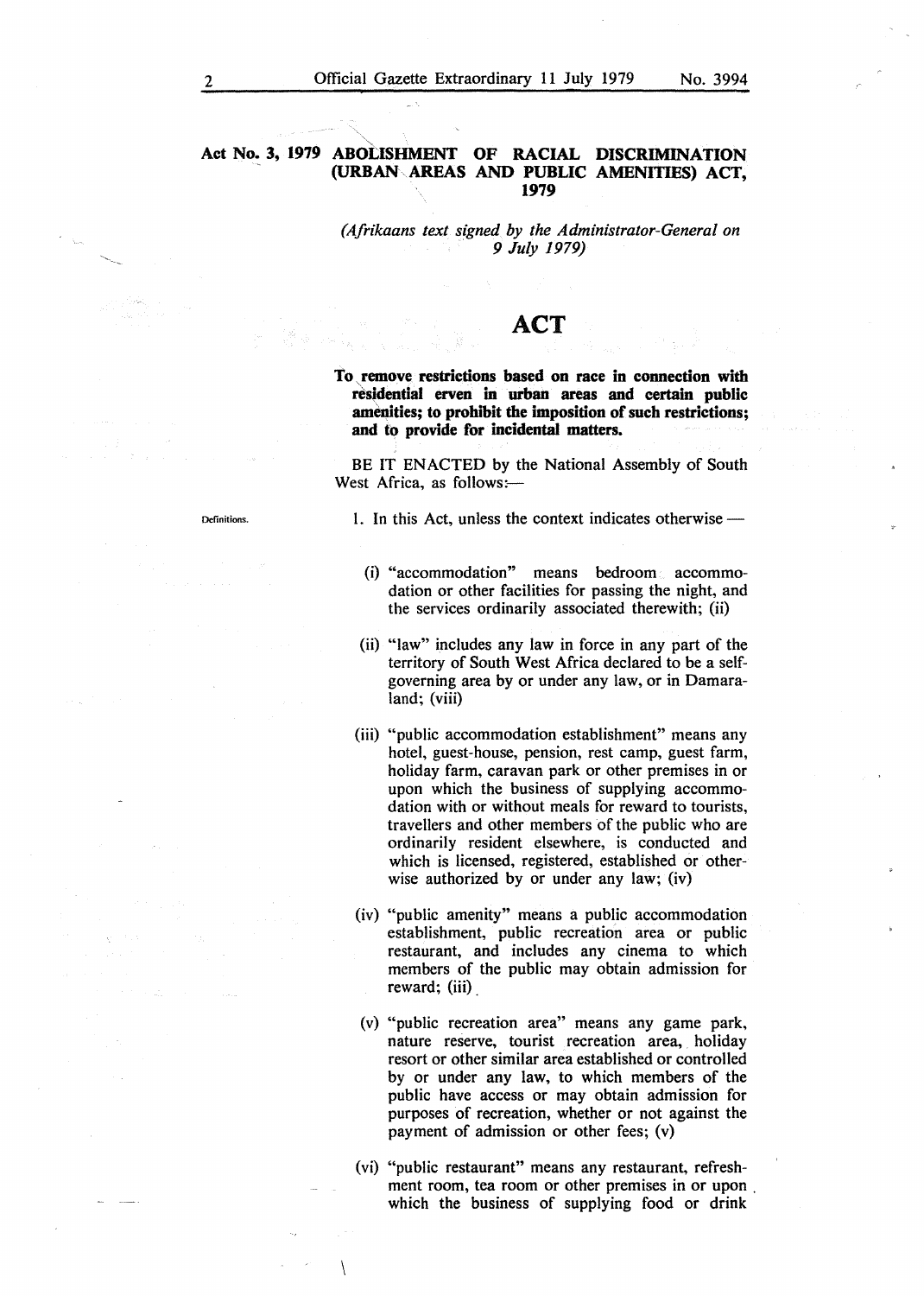#### **WET OP DIE AFSKAFFING VAN RASSE- Wet No. 3, 1979 DISKRIMINASIE (STEDELIKE WOONBUURTE EN OPENBARE GERIEWE), 1979**

#### *(Afrikaanse teks deur die Administrateur-generaal onderteken op 9 Julie 1979)*

## **WET**

**Om beperkings wat op ras gegrond is in verband met woonerwe in stedelike gebiede en sekere openbare geriewe op te hef; om die ople van sodanige beperkings te verbied; en om vir bykomstige aangeleenthede voorsiening te maak.** 

DAAR WORD BEPAAL deur die Nasionale Vergadering van Suidwes-Afrika, soos volg:-

1. Tensy uit die samehang anders blyk, beteken in hier- Woordomskrywings. die Wet -

- (i) "dorp" 'n dorp wat as sodanig geproklameer, verklaar, ingestel of goedgekeur is of erken word by of kragtens enige wet op die stigting van dorpe, en ook grond wat buite sodanige dorp gelee is maar wat ingesluit is in die regsgebied van die munisipale raad, dorpsbestuur, dorpsraad of ander plaaslike owerheid wat ten opsigte van daardie dorp ingestel is by of kragtens 'n wet op die bestuur of beheer van dorpe, en 'n gebied wat kragtens artikel 1 van die Proklamasie op lnboorlinge in Stedelike Gebiede, 1951 (Proklamasie 56 van 1951 ), vir die doeleindes van daardie Proklamasie tot 'n stedelike gebied verklaar is; (ix)
- (ii) "huisvesting" slaapkamerakkommodasie of ander geriewe om te oornag, en die dienste wat gewoonlik daarmee geassosieer word; (i)
- (iii) "openbare gerief' 'n openbare huisvestingsinrigting, openbare ontspanningsgebied of openbare restaurant, en ook 'n bioskoop waartoe Jede van die publiek toegang teen vergoeding kan verkry; (iv)
- (iv) "openbare huisvestingsinrigting" 'n hotel, gastehuis, pension, ruskamp, gasteplaas, vakansieplaas, karavaanpark of ander perseel waarin of waarop die besigheid gedryf word om huisvesting met of sonder etes teen vergoeding aan toeriste, reisigers of ander lede van die publiek wat hul gewone verblyf elders het, te verskaf en wat by of kragtens die een of ander wet gelisensieer, geregistreer, ingestel of andersins gemagtig is; (iii)
- (v) ••openbare ontspanningsgebied" 'n wildtuin, natuurreservaat, toeriste-ontspanningsgebied, vakansie-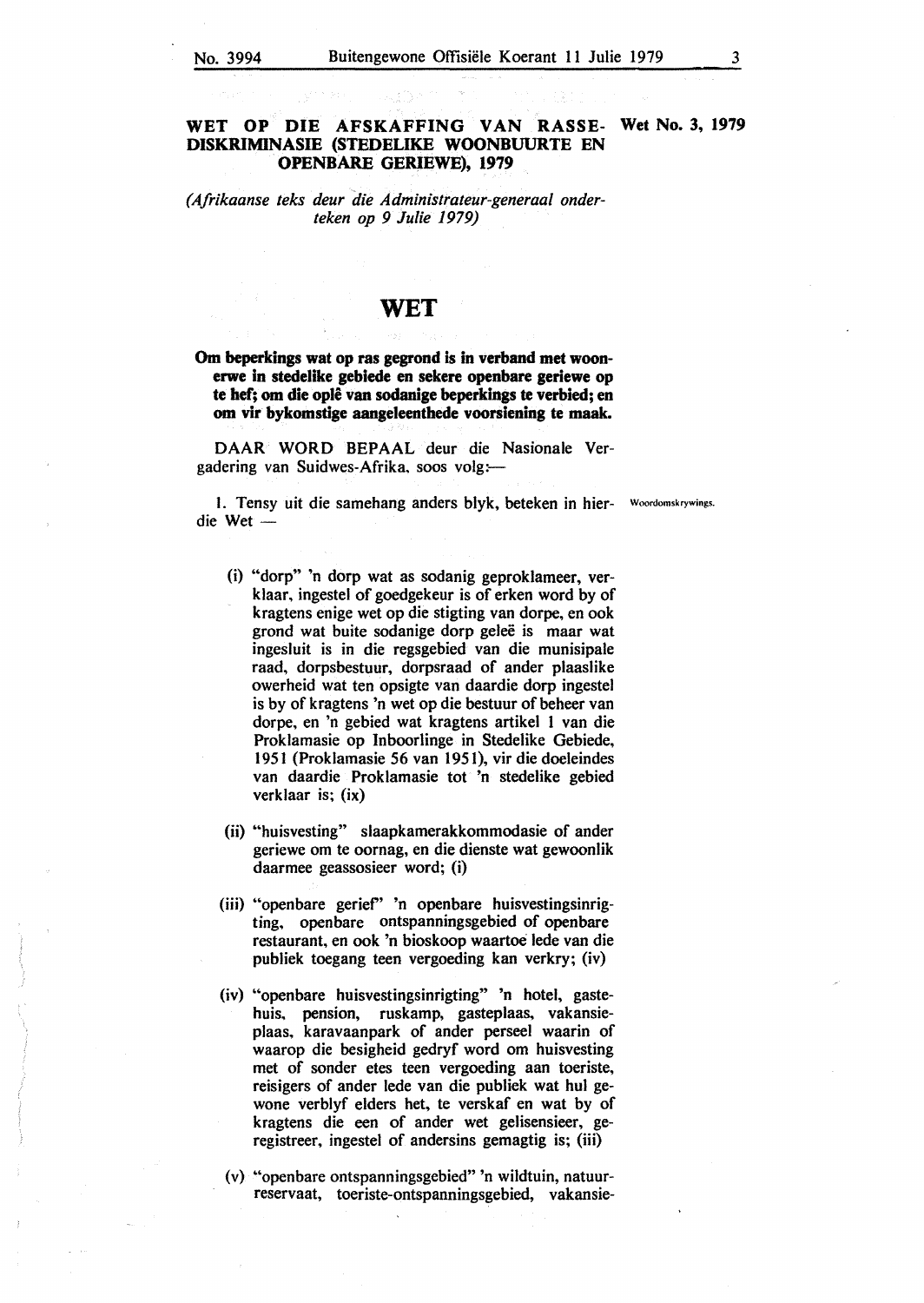(whether alcoholic drmk or not) for consumption on the premises to members of the public for reward is . conducted and which is in respect of such business licensed, registered, established or otherwise authorized by or under any law; (vi)

- (vii) "racial group" means any class or group of persons of which the members are generally known as whites, non-whites, Natives, Coloureds, Basters, Namas, Bushmen, Asiatics or Indians or of which the members are identified according to their race or colour; (vii)
- (viii) "residential erf' means any piece of land in a township which may be used lawfully for residential purposes, including any dwelling-house, flat or other building or part of a building thereon; (ix)
	- (ix) "township" means a township proclaimed, declared, established, approved, or recognized as such by or under any law relating to the establishment of townships, and includes any land situated outside such township but included in the area of jurisdiction of the municipal council, village management board, township council or other local authority established in respect of such township by or under any law relating to the management or control of townships, and any area declared to be an urban area under section 1 of the Natives (Urban Areas) Proclamation, 1951 (Proclamation 56 of 1951), for the purposes of that Proclamation. (i).

Race no bar to the acquisi**tion or transfer of resi-**dential erven in townships or rights in respect thereof.

2. No person, association of persons or juristic person shall, on account of the fact that he or it or another person or any such association or juristic person -

- (a) is, or is deemed to be, a member of a particular racial group; or
- (b) is not, or is deemed not to be, a member of a particular racial group; or
- ( c) in the case of an association of persons or a juristic person, its members ,consist of, or any interest in it is held by, persons who are members of a particular racial group or who are not members of a particular racial group or who are members of different racial groups,

be disqualified or debarred from acquiring in any manner the ownership of, or any right in, to or over any residential erf in any township, or possessing or occupying or residing upon any such residential erf or exercising any such right, or from transferring or granting in any manner such ownership or any such right, or giving possession or occupation of any such residential erf, to such other person or such association of persons or juristic person, or enabling or permitting him or it to reside upon any such residential erf or to exercise any such right.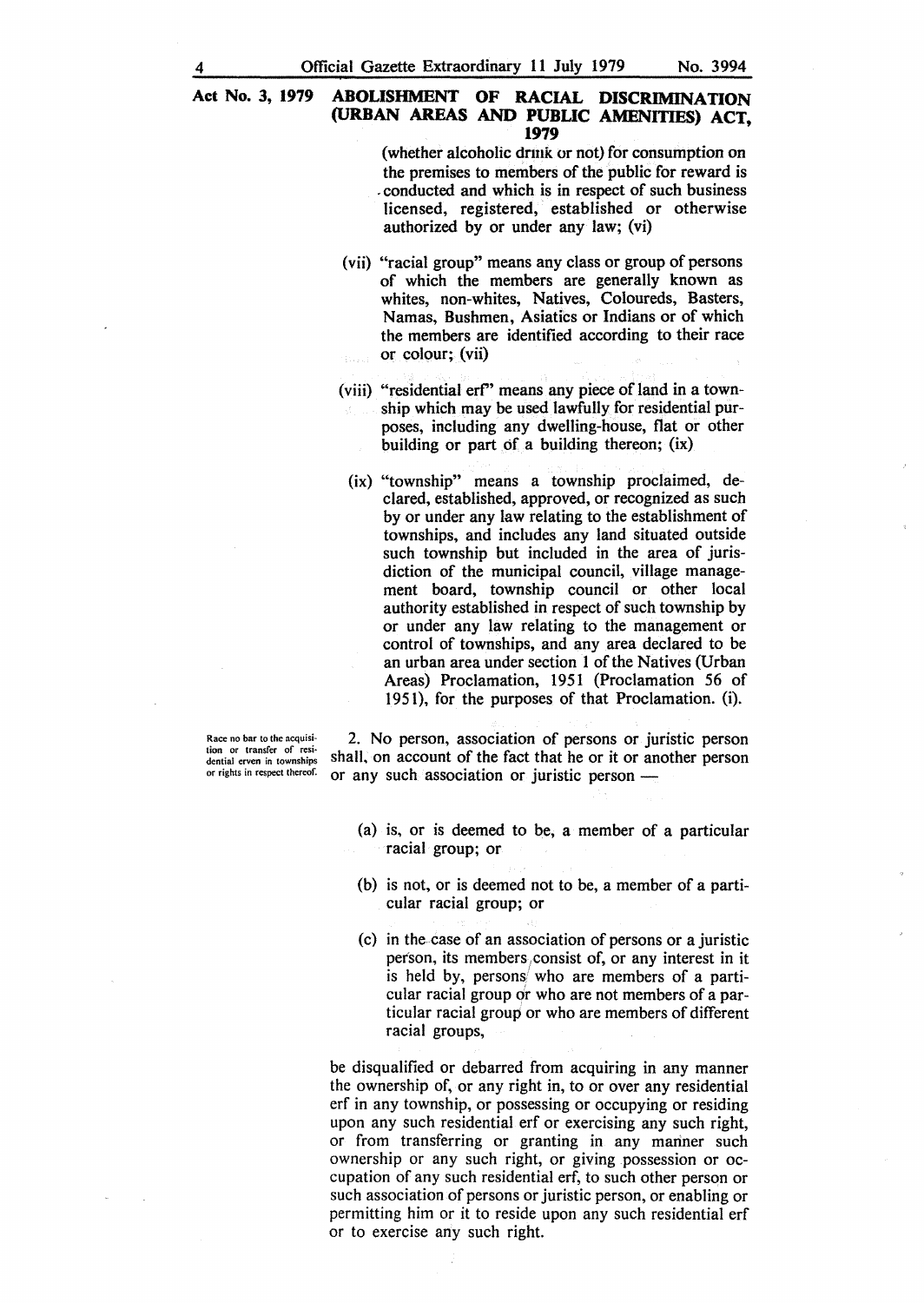#### **WET OP DIE AFSKAFFING VAN RASSEDIS- Wet No. 3, 1979 KRIMINASIE (STEDELIKE WOONBUURTE EN OPENBARE GERIEWE), 1979**

oord of ander soortgelyke gebied wat by of kragtens die een of ander wet ingestel is of beheer word en waartoe lede van die publiek vir die doeleindes van ontspanning toegang het of toegang kan verkry hetsy teen betaling van toegangs- of ander gelde of nie; (v)

- (vi) "openbare restaurant" 'n restaurant, verversingskamer, teekamer of ander perseel waarin of waarop die besigheid gedryf word om voedsel of drank (hetsy alkoholiese drank of nie) teen vergoeding aan lede van die publiek te verskaf vir gebruik op die perseel en wat ten opsigte van sodanige besigheid by of kragtens die een of ander wet gelisensieer, geregistreer, ingestel of andersins gemagtig is; (vi)
- (vii) "rassegroep" enige klas of groep persone waarvan die lede algemeen bekend is as blankes, nie-blankes, Naturelle, Kleurlinge, Basters, Namas, Boesmans, Asiate of Indiers of waarvan die lede volgens hul ras of kleur geidentifiseer word; (vii)
- (viii) ••wet" ook 'n wet wat van krag is in enige deel van die gebied Suidwes-Afrika wat by of kragtens 'n wet tot 'n selfregerende gebied verklaar is, of in , Damaraland; (ii)
	- (ix) "woonerf' enige stuk grond in 'n dorp wat wettiglik vir woondoeleindes gebruik kan word, met inbegrip van enige woonhuis, woonstel of ander gebou of gedeelte van 'n gebou daarop. (viii)

2. Geen persoon, vereniging van persone of regspersoon is onbevoeg of word verbied, vanwee die feit dat hy of 'n ander persoon of so 'n vereniging of regspersoon -

Ras geen beletsel teen verkryging of oordrag van woonerwe in dorpe of regte ten opsigte daarvan.

- (a) 'n lid van 'n bepaalde rassegroep is of geag word dit te wees; of
- {b) nie 'n lid van 'n bepaalde rassegroep is nie of geag word dit nie te wees nie; of
- (c) in die geval van 'n vereniging van persone of 'n regspersoon , die lede daarvan bestaan uit, of 'n belang daarin gehou word deur, persone wat lede van 'n bepaalde rassegroep is of wat nie lede van 'n bepaalde rassegroep is nie of wat lede van verskillende rassegroepe is,

om die eiendom van, of enige reg in, op of oor 'n woonerf in 'n dorp op enige wyse te verkry of so 'n woonerf te besit of te okkupeer of daarop te woon of so 'n reg uit te oefen nie, of om daardie eiendom of so 'n reg op enige wyse oor te dra of te verleen, of besit of okkupasie van so 'n woonerf te gee, aan daardie ander persoon of daardie vereniging van persone of regspersoon, of horn in staat te stel of toe te laat om op so 'n woonerf te woon of so 'n reg uit te oefen nie.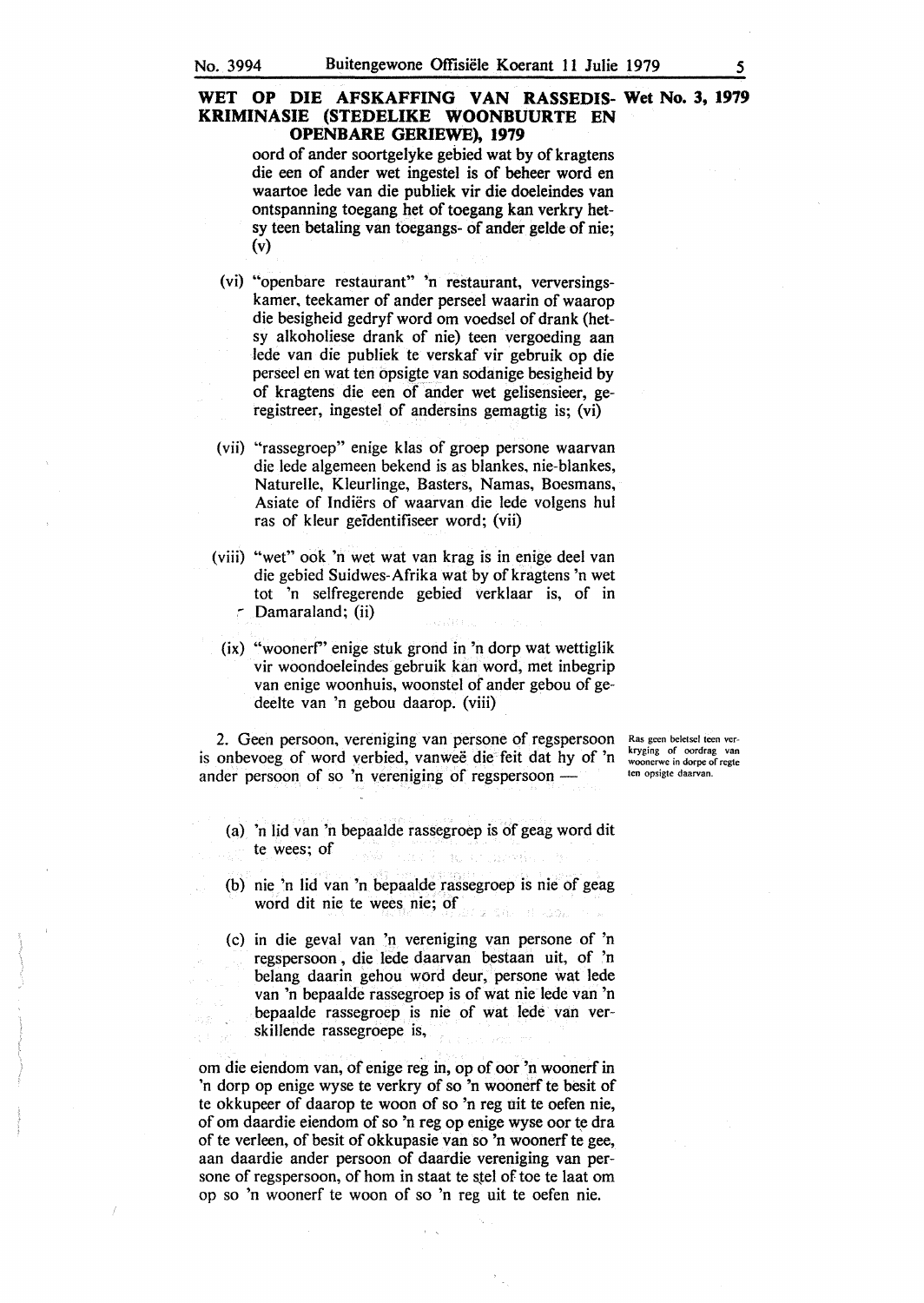Prohibition of racial discrimination in public amenities.

 $3.$  No person shall  $-$ 

- (a) reserve or restrict the right of admission to any public amenity or any part thereof, including such a part where food or drink (whether alcoholic drink or not) is supplied to guests in or visitors to or clients of such public amenity for consumption on the premises, or any service or facility so supplied, including accommodation, the supply of food or drink as aforesaid and any seating or other facility for the consumption of such food or drink, for or to members of a particular racial group or persons other than members of a particular racial group, or in any manner indicate or intimate that it is so reserved or restricted; or
- (b) charge moneys or impose other conditions or requirements for the grant of such right of admission or the supply of such service to, or the use of such facility by, members of a particular racial group, which differ from those charged or imposed in respect of persons who are not members of that racial group; or
- (c) refuse or prohibit the grant of such right or the supply of such service to, or the use of such facility by, any person because such person is a member of a particular racial group or because such person is not a member of a particular racial group.

4. (1) Any person who contravenes any provision of section 3 shall be guilty of an offence and be liable on conviction to a fine not exceeding three hundred rand or imprisonment for a period not exceeding three months.

(2) Subsection (1) shall apply also to any person in the service of the State (including the Administrator-General, the Administration of South West Africa, the Damara Representative Authority and the government of any area declared to be a self-governing area by or under any law) who acts in the course of such service.

(3) If any employee or agent of the owner (except the State as contemplated in subsection (2) ) or manager of the business conducted in a public amenity, does an act which is an offence in terms of subsection (1), such owner or manager shall be deemed himself to have done such act and be liable on conviction to the penalties which may be imposed in respect thereof unless he proves to the satisfaction of the court that  $-$ 

(a) he did not permit or connive at the doing of such act by such employee or agent; and

Offences and penalties.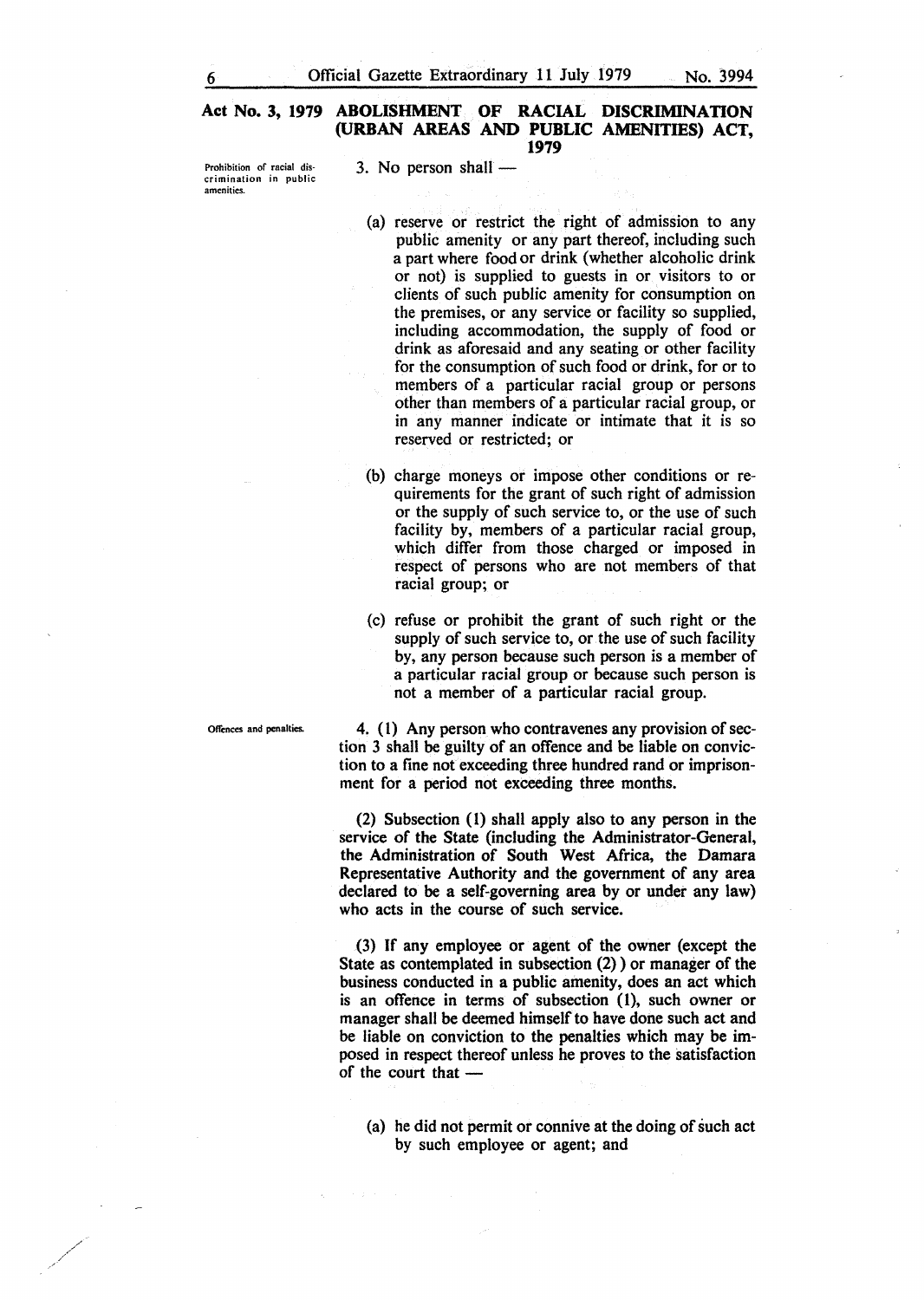#### **WET OP DIB AFSKAFFING VAN RASSEDISKRIMI- Wet No. 3, 1979 NASIE (STEDELIKE WOONBUURTE EN OPENBARE GERIEWE), 1979**

- 3. Niemand mag  $-$ 
	- (a) die reg van toegang tot 'n openbare gerief of enige dee! daarvan, met inbegrip van so 'n deel waar voedsel of drank (hetsy alkoholiese drank of nie) aan gaste in of besoekers aan of klante van daardie openbare gerief verskaf word vir gebruik op die perseel, of enige diens of gerief wat aldus verskaf word, met inbegrip van huisvesting, die verskaffing van voedsel of drank soos voormeld en sit- of ander geriewe vir die verbruik van sodanige voedsel of drank, voorbehou vir of beperk tot lede van 'n bepaalde rassegroep of ander persone as lede van 'n bepaalde rassegroep nie, of op enige wyse aandui of te kenne gee dat dit aldus voorbehou of beperk word nie; of
- (b) vir die verlening van sodanige reg van toegang of die verskaffing van sodanige diens aan, of die gebruik van sodanige gerief deur, lede van 'n bepaalde rassegroep, gelde vra of ander voorwaardes of vereistes stel wat verskil van die wat gevra of gestel word ten opsigte van persone wat nie lede van daardie rassegroep is nie; of
- (c) die verlening van sodanige reg van toegang of die verskaffing van sodanige diens aan, of die gebruik van sodanige gerief deur, enige persoon, weier of belet omdat daardie persoon 'n lid van 'n bepaalde rassegroep is of omdat daardie persoon nie 'n lid van 'n bepaalde rassegroep is nie.

4. ( l) Iemand wat 'n bepaling van artikel 3 oortree, is Misdrywe en strawwe. aan 'n misdryf skuldig en by skuldigbevinding strafbaar met 'n boete van hoogstens driehonderd rand of gevangenisstraf vir 'n tydperk van hoogstens drie maande.

(2) Subartikel (1) is ook van toepassing op 'n persoon in die diens van die Staat (met inbegrip van die Administrateur-generaal, die Administrasie van Suidwes-Afrika, die Damara- Verteenwoordigende Owerheid en die regering van 'n gebied wat by of kragtens wet tot 'n selfregerende gebied verklaar is) wat in die loop van sodanige diens handel.

(3) Indien 'n werknemer of 'n agent van die eienaar (behalwe die Staat soos in subartikel (2) bedoel) of bestuurder van die besigheid wat in 'n openbare gerief gedryf word, 'n handeling verrig wat ingevolge subartikel (1) 'n misdryf uitmaak, word daardie eienaar of bestuurder geag die handeling self te verrig het, en is hy by skuldigbevinding strafbaar met die strawwe wat ten opsigte daarvan opgele kan word, tensy hy die hof met bewyse oortuig  $dat -$ 

/

(a) hy die verrigting van daardie handeling deur daardie werknemer of agent nie veroorloof of oogluikend toegelaat het nie; en

Verbod op rassediskriminasie in openbare geriewe.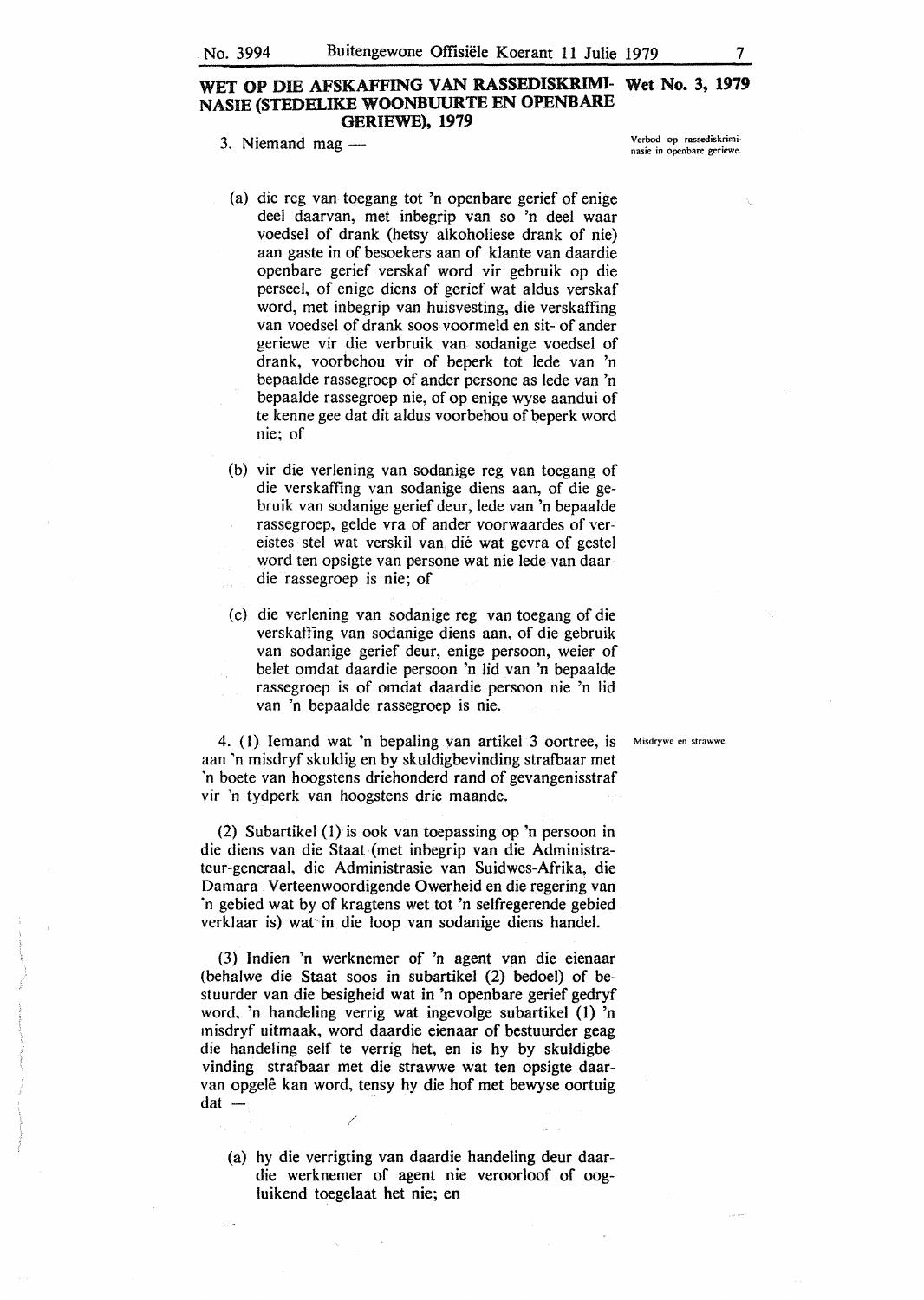(b) he took all reasonable steps to prevent such act; and

(c) it was under no condition and in no circumstance within the scope of the authority or the course of the employment of such employee or agent to do any act, whether lawful or unlawful, of the nature charged.

(4) The provisions of subsection (3) shall not relieve an employee or agent referred to therein from liability in terms of subsection (1) for an act so referred to.

Removal and annulment of **restrictions, obligations, conditions, servitudes and provisions repugnant to**  section 2.

5. (1) Any restriction or obligation which is binding on the owner of a residential erf in any township by virtue of  $-$ 

- (a) a restrictive condition or servitude registered against the title deed of such residential erf; or
- (b) a provision of any law; or
- (c) a provision of any town planning scheme as defined in the law (if any) on the planning of townships applicable in that part of the territory of South West Africa in which the township concerned is situated; or
- (d) a provision of a town planning scheme as so defined and a restrictive condition or servitude registered against the title deed of such residential erf; or
- (e) a provision of a town planning scheme as so defined and a provision of any law,

and which is repugnant to the provisions of section 2, is hereby removed in so far as it is so repugnant, and the restrictive condition, servitude or provision concerned is hereby declared to be null and void to the same extent.

(2) The registrar of deeds or other person in charge of any office where deeds in respect of residential erven situated in a township are registered, shall make such notes as he may consider necessary to give effect to the provisions of subsection  $(1)$ , in or upon all relevant registers or documents kept in such office, and, when a title deed of any residential erf registered in such office is at any time received in such office for any purpose, also on that title deed.

6. Any condition, requirement, authorization or provision in or of a licence, registration certificate or other authorization granted or issued in respect of a public amenity under any law, which is repugnant to the provisions of section 3, is hereby declared to be null and void in so far as it is so repugnant.

041-347-150

**Annulment of conditions, requirements. authorizations and provisions repugnant to section 3.**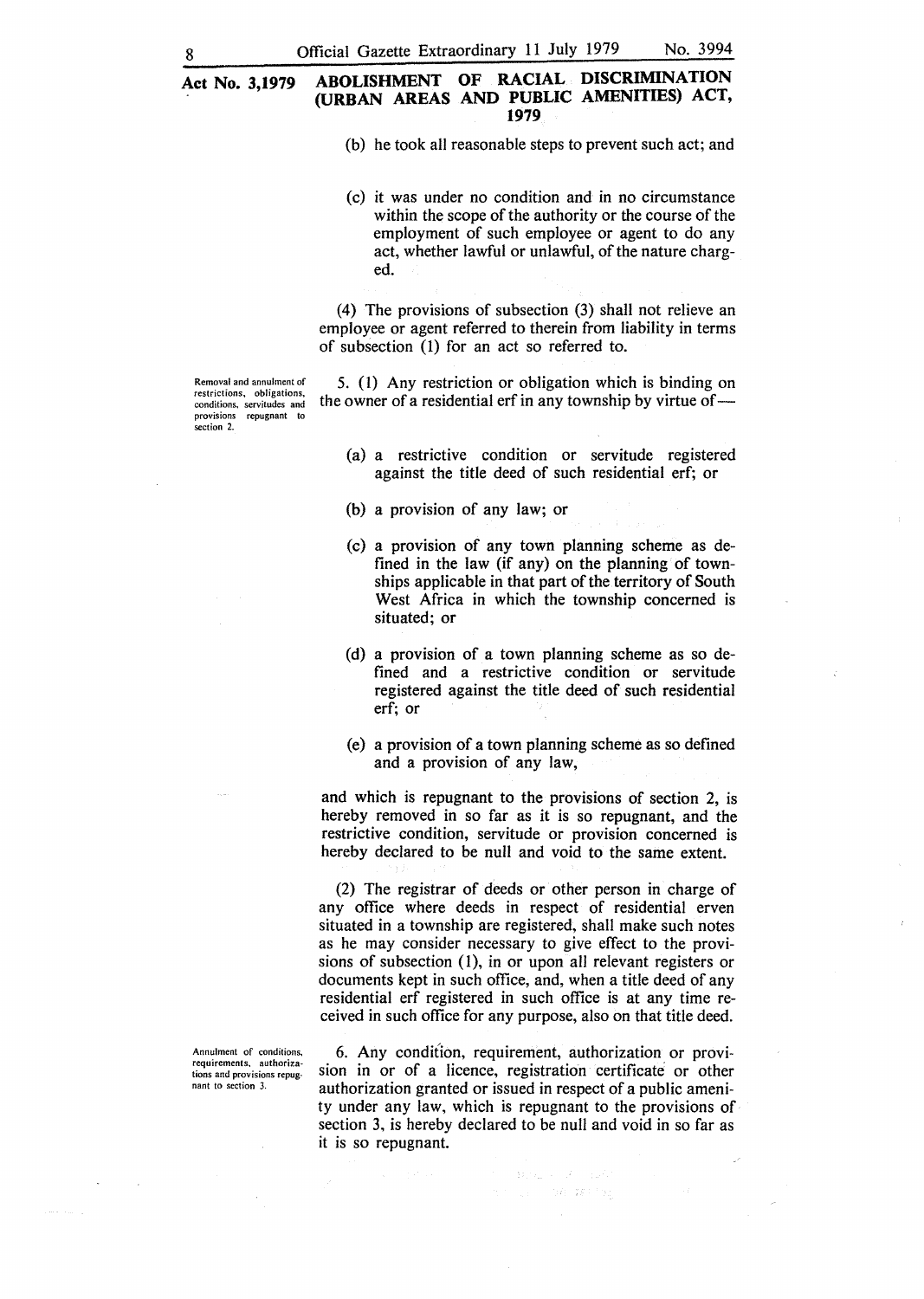#### WET OP DIE AFSKAFFING VAN RASSE- Wet No. 3, 1979 **DISKR1MINASIE (STEDELIKE WOONBUURTE EN OPENBARE GERIEWE), 1979**

(b) hy alle redelike stappe gedoen het om daardie handeling te voorkom; en

I

(c) 'n handeling, hetsy wettig of onwettig, van die soort wat hom ten laste gelê word, op geen voorwaarde en onder geen omstandigheid binne die bevoegdheid of in die loop van die diens van daardie werknemer of agent geval het nie,

(4) Die bepalings van subartikel (3) onthef nie 'n werknemer of agent daarin bedoel van aanspreeklikheid ingevolge subartikel (1) vir 'n aldus bedoelde handeling nie.

5. (1) 'n Beperking of verpligting wat vir die eienaar van 'n woonerf in 'n dorp bindend is uit hoofde van -

Opheffing en nietigver· klaring van beperkings. verpligtings. voorwaardes. serwitute en bepalings wat met artikel 2 strydig is.

- (a) 'n beperkende voorwaarde of serwituut teen die titelbewys van daardie woonerf geregistreer; of
- (b) 'n bepaling van 'n wet; of
- (c) 'n bepaling van 'n dorpsbeplanningskema soos omskryf in die wet (indien daar een is) op die beplanning van dorpe wat van toepassing is in dié deel van die gebied Suidwes-Afrika waarin die betrokke dorp gelee is; of
- (d) 'n bepaling van 'n dorpsbeplanningskema soos aldus omskryf en 'n beperkende voorwaarde of serwituut teen die titelbewys van daardie woonerf geregistreer; of
- (e) 'n bepaling van 'n dorpsbeplanningskema soos aldus omskryf en 'n bepaling van 'n wet,

en wat met die bepalings van artikel 2 strydig is, word bierby opgehef vir sover dit aldus strydig is, en die betrokke beperkende voorwaarde, serwituut of bepaling word in dieselfde mate hierby nietig verklaar.

(2) Die registrateur van aktes of ander persoon in beheer van 'n kantoor waar aktes ten opsigte van woonerwe in 'n dorp geleë, geregistreer word, moet die aantekeninge wat hy nodig ag om aan die bepalings van subartikel (1) gevolg te gee, aanbring in of op alle tersaaklike registers of stukke wat in daardie kantoor gehou word, en, wanneer 'n titelbewys van 'n woonerf wat in daardie kantoor geregistreer is te eniger tyd vir die een of ander doel in daardie kantoor ontvang word, ook op daardie titelbewys.

6. 'n Voorwaarde, vereiste, magtiging of bepaling in of Nictigverklaring van voorvan 'n lisensie, registrasiesertifikaat of ander magtiging waardes, vereistes, magkragtens die een of ander wet vir of ten opsigte van 'n openbare gerief verleen of uitgereik, wat met die bepalings van artikel 3 strydig is, word hierby nietig verklaar vir sover dit aldus strydig is.

> t *I*

met artikel 3 strydig is.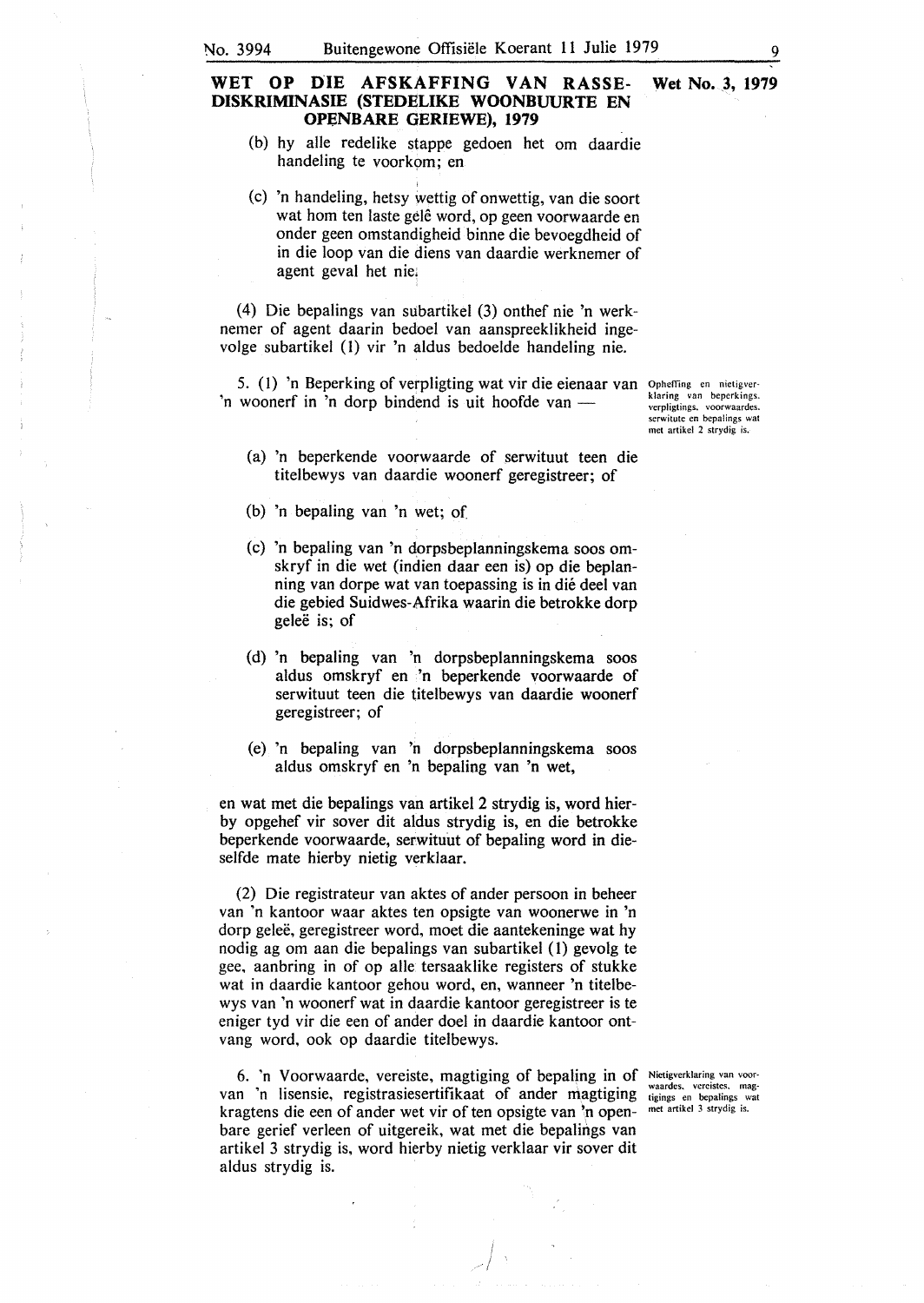Invalidation of statutory provisions repugnant to section 2 or 3.

Short title and commence

ment.

7. (1) Any provision of a law which is repugnant to section 2 or 3 or which authorizes or requires any act which is so repugnant, shall cease to have the force of law in so far as it is so repugnant or authorizes or requires such an act.

(2) For the purposes of subsection (l) a provision of a law authorizing or effecting the reservation or setting apart of any part of a township as an area for occupation or possession by, or any other needs of, members of a particular racial group, shall not be regarded as repugnant to the provisions of section 2, but the reservation or setting apart of such an area which has been effected or is effected at any time under or by such a provision, shall in no way prejudice the application and operation of the provisions of section 2 in respect of any residential erf in the area concerned.

(3) The provisions of section  $22(1)(a)$  and (2) of the South West Africa Constitution Act, 1968 (Act 39 of 1968), shall not apply with reference to taxation imposed on the land of a Native situated within a township outside an area referred to in section  $2(1)$  of the Development of Selfgovernment for Native Nations in South West Africa Act, 1968 (Act 54 of 1968).

8. (l) This Act shall be called the Abolishment of Racial Discrimination (Urban Residential Areas and Public Amenities) Act, 1979, and shall save as provided in subsection (2), come into operation on the expiration of a period of thirty days after the date on which it is published in the *Official Gazette.* 

(2) Sections 3 and 4 shall come into operation on a date to be fixed by the Administrator-General by proclamation in the *Official Gazette:* Provided that section 3 shall for the purposes of sections  $6$  and  $7(1)$  be deemed to have come into operation on the expiration of the period referred to in subsection (1) of this section.